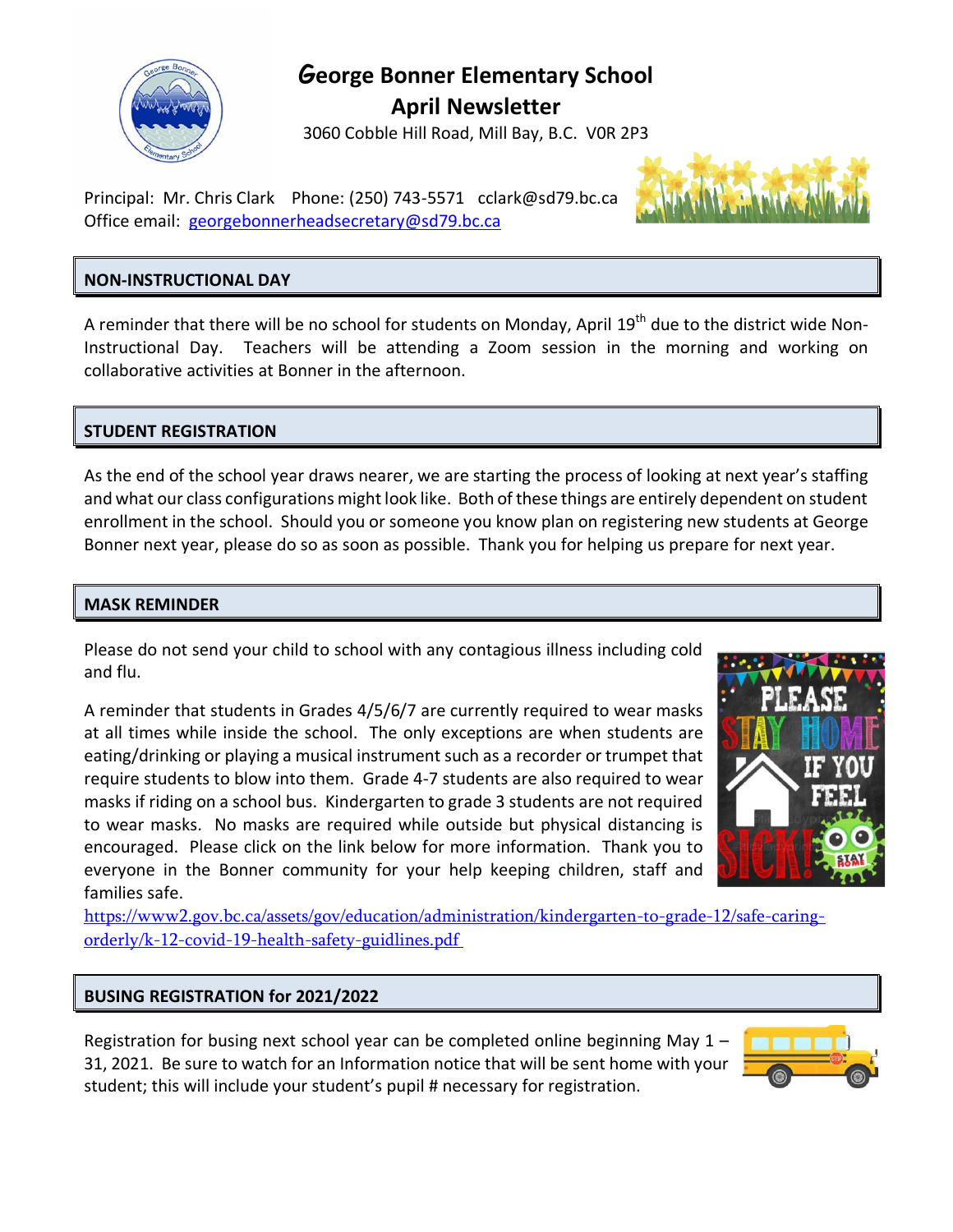#### **EARTH DAY**



This year Earth Day is on Thursday, April 22<sup>nd</sup>. Classes will be participating in various activities organized by teachers. The entire school will also be participating in "Lights Out Canada." Lights Out Canada involves shutting off as many lights as possible throughout the day in order to

conserve energy. If you are picking up or dropping off students that day and notice that the school seems dark, this will be the reason why. In addition, we have coordinated the April school spirit day with Earth Day. The idea is that students wear anything blue or green to show their school spirit.

#### **LIBRARY NEWS**

Six students from Mrs. Griffiths' class are commended for their extraordinary dedication to reading this month. The students formed a reading team, which consisted of:

Loen Christenson, Neela Graham-Nandhra, Austin Hill, Shea Hodge-Walsh, Alex Johnson, and Myles Phelps, who determinedly read six different novels.



They represented Bonner Elementary at a Cowichan Valley School District Reading Challenge. The reading challenge was sponsored by the Vancouver Island Regional Library, and organized by Nariel Davis, Customer Services Librarian - Children and Youth Services. The VIRL provided the books, organized the reading challenges, and provided reading incentives. We are grateful for their outreach to public schools.

The library inventory overhaul is almost completed, and that will provide an electronic catalogue which is accurate - it has been a long time coming, and we are so grateful for the CUPE team that has come into the library to do the repair. The inventory will allow us to see what is still missing from last school year, and to give us a true sense of what is in the catalogue actually matches what is on the shelves. Thanks to all for your patience during this school year.

John Boan-Mitchell

#### **STUDENT LEARNING SURVEY**

School District No. 79 (Cowichan Valley) is participating in the 2021 Ministry of Education Electronic Student Learning Survey. Every year, the Ministry of Education asks all parents of Grade 4 and 7 students in the province of British Columbia to complete the survey based on your opinions of the programs and activities at George Bonner Elementary School. The results of this province-wide survey will be used to help schools, school districts and the Ministry of Education develop goals and priorities for next year. A link to the survey was sent home to all Grade 4 and 7 parents last month. If you did not get the email and would like to complete the survey, please contact the school.

#### **DISTRICT FACEBOOK PAGE**

Did you know that our school district has a Facebook page? This is a great page to follow for District and Board news, emergency updates, COVID updates and general good news stories. You can find it at: [www.facebook.com/CowichanValleySD79](https://www.facebook.com/CowichanValleySD79)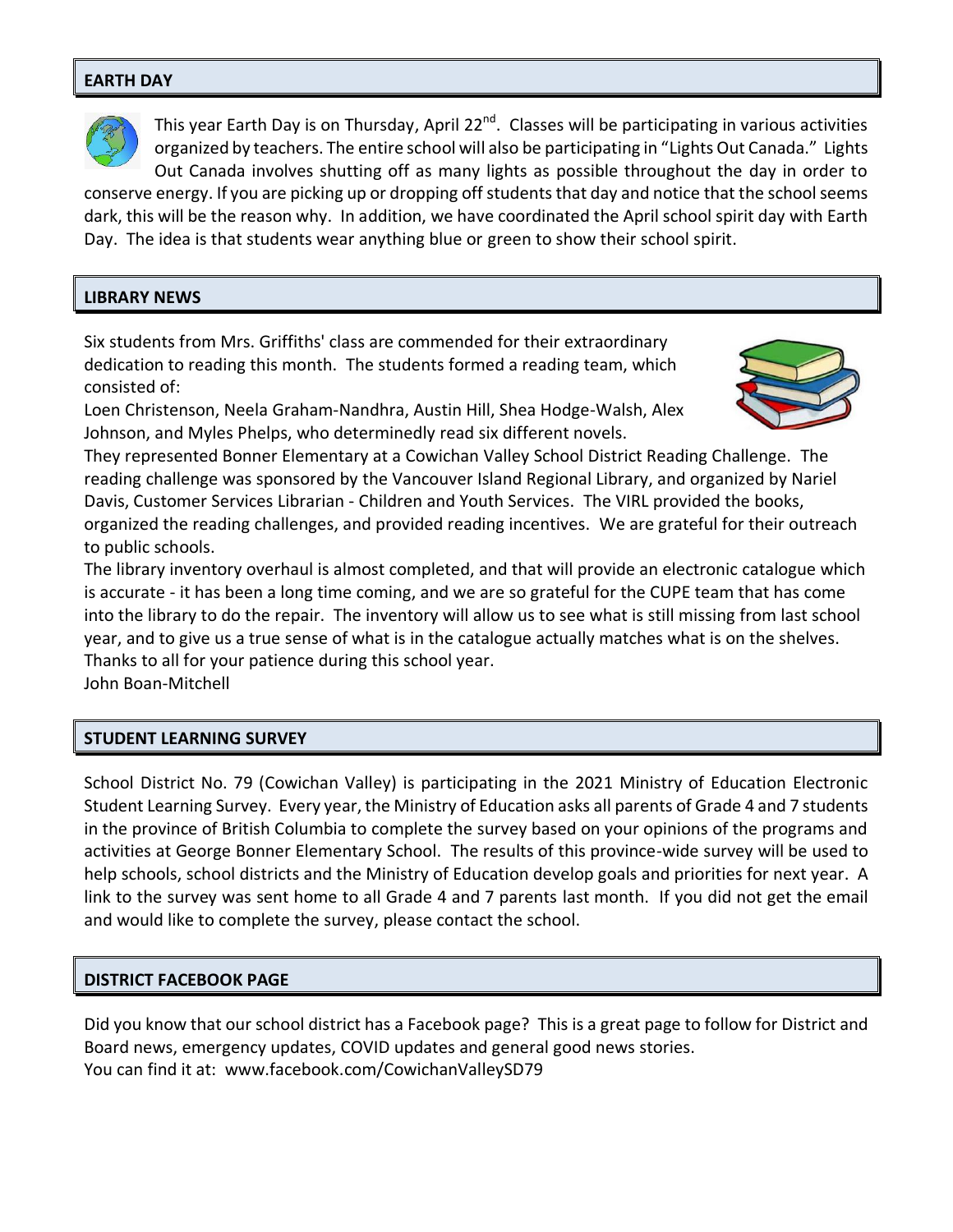#### **STAFF PARKING LOT**

A reminder to parents that the parking lot closest to the atrium of the school is for STAFF ONLY. The parents and visitor parking area is closest to the outdoor basketball courts. Parents should not be dropping off or picking up students in the staff lot as it is an unsupervised area and causes unnecessary extra traffic at the gate of the school.

#### **SPORTS AND CLUBS**

As the weather begins to improve, staff are looking to begin teaching and coaching outdoor sports. Typical sports offered in the spring include Track and Field, the Kilometer Challenge and Badminton. Some of these programs may be affected by COVID protocols but we hope to at least offer some modified opportunities. Thank you to all staff who volunteer their time to coach!

#### **SPIRIT DAY**

On Wednesday, March  $31<sup>st</sup>$  we celebrated the return of spring with Flower Power Day at Bonner. Students were encouraged to wear something bright or multicolored. Many student and staff took the opportunity to show their school spirit and brighten up the school. The next school spirit day will be held on April 22 and the theme will be Earth Day. Students are encouraged to wear anything green or blue.

#### **KILOMETER CHALLENGE**



This year many students at George Bonner will once again be participating in our annual Kilometer Challenge. Students will be running/walking around our "chip track" every week and each student will accumulate kilometers based on how many laps they complete. Students will be given plastic charms when they reach various milestones such as 5 km, 10 km, etc. By the end of last year's challenge, we had some students nearing the 100 km mark! Good luck to all runners and thank you to Mrs. Griffiths and Mrs. Thomas for organizing this great fitness

challenge!

#### **TC10K – GEORGE BONNER BEARS – Ms. Cadorette**

A small but dedicated group of students continue to complete practice runs every Wednesday during the lunch hour break. Due to the pandemic, this year's run will be held virtually. Ms. Cadorette and Mrs. Joyce have organized a group run for Bonner students who have signed up for this event. This run will take place on the morning of Sunday, April  $18<sup>th</sup>$ . There will be water/cheering stations along the route and all participants will receive a medal when crossing the finish line. Thank you to Ms. Cadorette and Mrs. Joyce for running the practice sessions and organizing this event.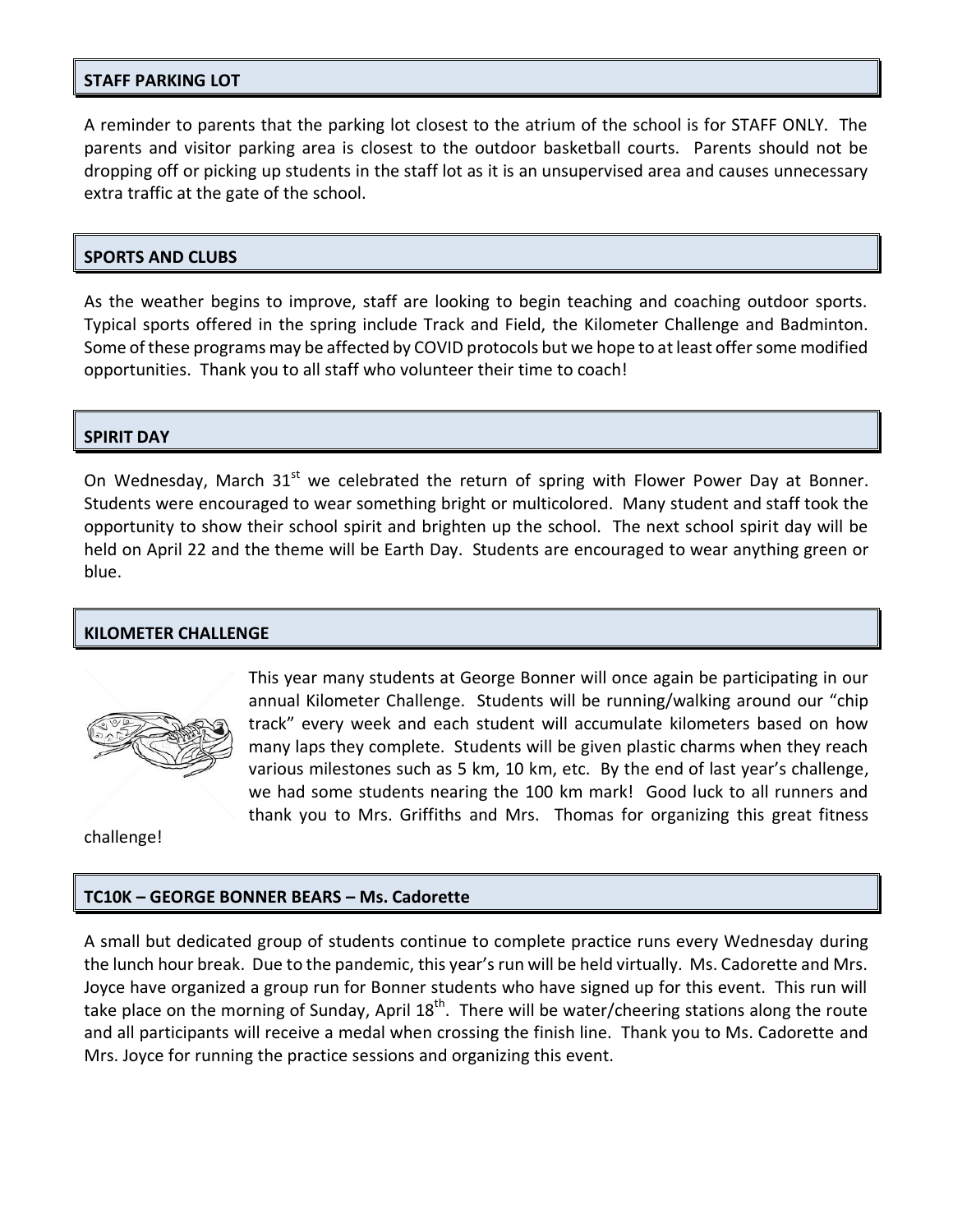#### **BADMINTON**

Bonner will be starting up a badminton club for grade 6 and 7 students! Students can sign up to join Mr. Low and Mr. Burgess and have fun playing games and working on developing their skills each Tuesday in the gym at lunch. Cohorts will be kept separate and all students will wear a mask while playing. All students will be required to have proper non-marking shoes to play. The sign-up clipboard is on the Sports Board. Please ask Mr. Burgess or Mr. Low if you have any questions. The focus will be on fun and proper badminton etiquette. All ability levels are welcome - no experience necessary!

#### **FKSS PARENT INFORMATION NIGHT**

Frances Kelsey staff have invited all grade 7 parents to a parent information night via ZOOM. As FKSS will not be able to host in-person tours or meetings, the link for parents to log on to the parent  $200M$ info night is shown below.

Tuesday, April 20th at 6 p.m. - 7 p.m. Zoom Meeting <https://sd79.zoom.us/j/62813005336>

#### **NEXT PAC MEETING**

If you would like to be involved in supporting, encouraging, and improving the quality of education and the well-being and safety of the students in our school, you are invited to attend the next PAC meeting, which will be held on Tuesday, April  $20<sup>th</sup>$  via Zoom.

Upcoming Free District PAC Presentations: Cowichan Valley District PAC Presentations: ISEXCITED TO HOST Parent Education<br>Presentations 1 8 Jocelyn Lundberg - Self Regulation 7 2 0 BCCPAC - Advocacy; How 7 m a y  $2 \frac{1}{2}$ 7 White Hatter - Online Gaming Shelley Moore Universal Supports White Hatter - Online Predation & Exploitation White Hatter - Teen Sexting John Gaitman from to Advocate for your Child White Hatter - Social Media Safety & Digital Literacy for Parents Lock these dates in your calendars and join us on the screen! These are open to all parents / guardians, as well as staff of SD79. Stay tuned for registration links. If you have any questions, please contact cowichanvalleydpac@gmail.com